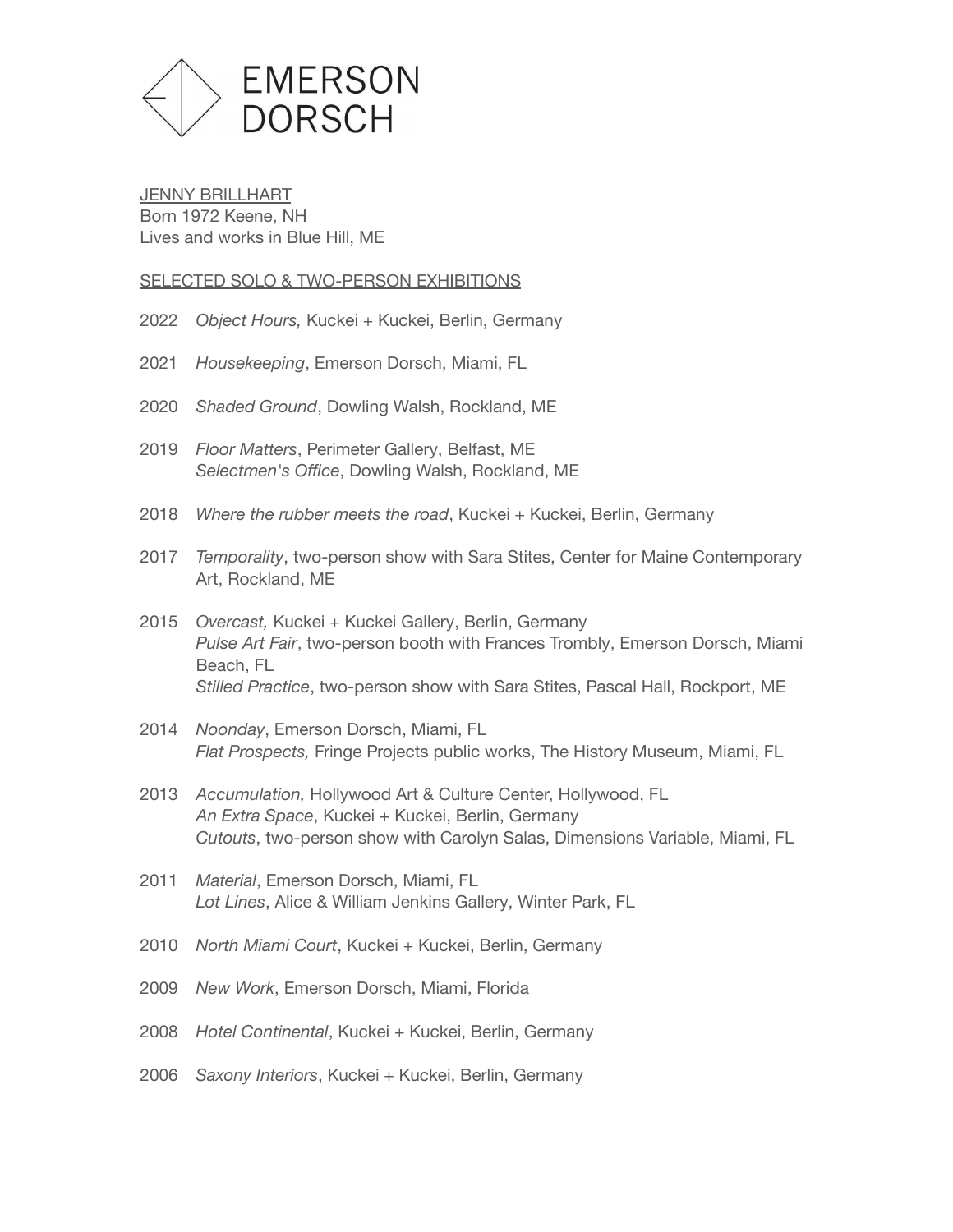

2005 *Exteriors*, The Art Gallery at Government Center, Miami, FL

#### SELECTED GROUP AND THREE-PERSON EXHIBITIONS

- 2020 *Taste of a Cinder Block*, curated by Aaron Stephan, Able Baker Gallery, Portland, ME *Between the Legible and the Opaque*, curated by Adler Guerrier, Audrey Love Gallery, Bakehouse, Miami, FL, October 2019 - March 2020
- 2019 *deCordova Biennial 2019*, [deCordova Museum](https://decordova.org/art/exhibition/decordova-new-england-biennial-2019), Lincoln, MA *Fragment*, Emerson Dorsch, Miami, FL
- 2018 *Art Miami* and *Art Palm Beach*, [Kuckei + Kuckei Gallery](http://www.kuckei-kuckei.de/), December 2018 January 2019 *Viewfinders*, Cynthia Winings Gallery, Blue Hill, ME *Sunrise, Sunset*, Emerson Dorsch, November 30-January 19th, 2018, Miami, FL
- 2017 *Atmosphere*, Cynthia Winings Gallery, Blue Hill, ME
- 2016 *Smash & Grab*, Locust Projects, Miami, FL
- 2015 *100+ Degrees in the Shade,* Various Locations in Miami, along with published book. Curated by Jane Hart. *the politics of repetition*, Emerson Dorsch, Miami, FL *Miami Cityscapes,* Frost Museum of Science, Miami, FL
- 2014 *ART 30 Art Center 30 Year Retrospective*, Miami Beach, FL *Meetinghouse,* Shared Profits Experiment, Miami, Florida *Room Service,* Staatliche Kunsthalle Baden-Baden *ARCO Madrid* with Kuckei + Kuckei
- 2012 *Let's Begin With a Line*, Dorsch Gallery, Miami, FL *Unit*, Dimensions Variable, Miami, FL *Potential Amendments*, Art Center South Florida Gallery, Miami Beach, FL ARCO Madrid, Project with Kuckei + Kuckei Gallery, Madrid, Spain *Stillstehende Sachen*, Sammlung SØR Rusche zu Gast im Museum Abtei Liesborn
- 2011 *Pulse Art Fair*, Miami, with Kuckei + Kuckei Gallery, Berlin, Germany *Faculty Exhibition*, New World School of the Arts, Miami, FL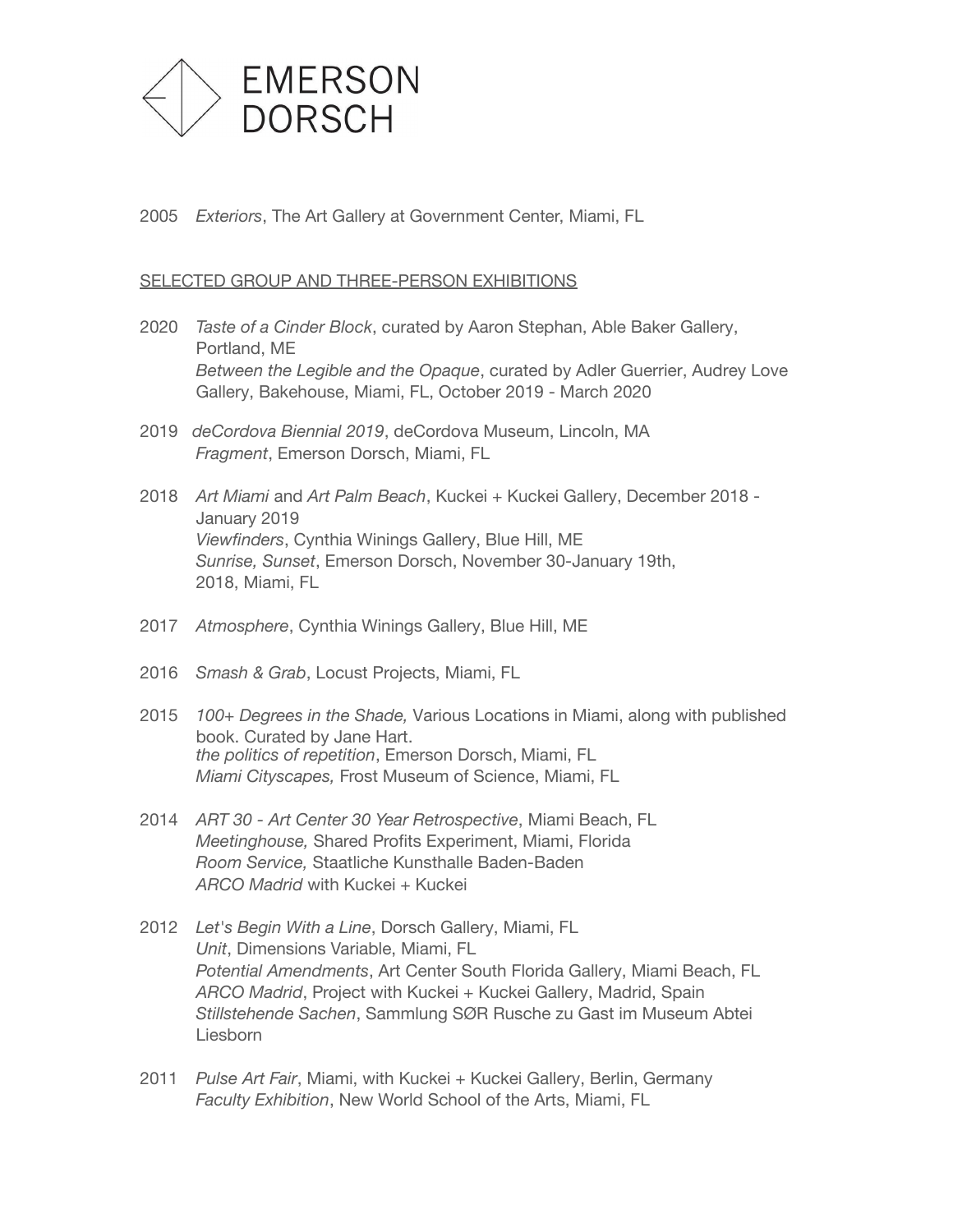

- 2010 *Good and Plenty* Art Center South Florida, Miami Beach, FL *New Work Miami*, Miami Art Museum, Miami, FL *Florida Contemporary,* Naples Museum of Art, Naples, FL *A Flawed Providence*, Dorsch Gallery, Miami, FL
- 2009 *Faculty Exhibition*, New World School of the Arts, Miami, FL *Art Prize*, Kendall College of Art and Design, Grand Rapids, MI
- 2008 *Shapeshifter*, Dorsch Gallery, Miami, FL *Die Sprache der Dinge*, Anhaltinischen Gemäldegalerie Dessau, Niederländische Stilleben der Sammlung SØR Rusche im Dialog mit Kunst der Gegenwart *Tuttle,* David Castillo Gallery, Miami, FL *Landscape Show*, Nahcotta Gallery, Portsmouth, NH Art Forum Berlin with Kuckei + Kuckei Gallery, Berlin, Germany *Scope Miami* with Kuckei + Kuckei Gallery, Miami, Florida
- 2007 *Miami Contemporary Artists*, Freedom Tower Basel Show, Miami, FL *Grouped*, Roemerapotheke Gallery, Zurich, Switzerland *Group Show*, Nahcotta Gallery, Portsmouth, NH **Scope NY, Miami, London with Kuckei + Kuckei Gallery, Berlin, Germany** Art Forum Berlin with Kuckei + Kuckei Gallery, Berlin, Germany
- 2006 *Scope* NY, Miami, London with Kuckei + Kuckei Gallery, Berlin, Germany Art Forum Berlin with Kuckei + Kuckei Gallery, Berlin, Germany *Art Chicago*, with Paul Theibaud Gallery *Masters of Mystery*, FIU Fundraiser during Art Basel/Miami Beach, Miami Beach, FL
- 2005 Paul Thiebaud Gallery, San Francisco, CA *Body Heat,* Miami Beach City Hall, Miami Beach, FL *Contemporary Landscape,* Morgan Lehman Gallery, Lakeville, CT *Arte Citi*, Art Center/South Florida, Miami Beach, FL *Small Works Show*, Morgan Lehman Gallery, Lakeville, CT *Beyond Technique*, ArtCenter/South Florida, Miami Beach, FL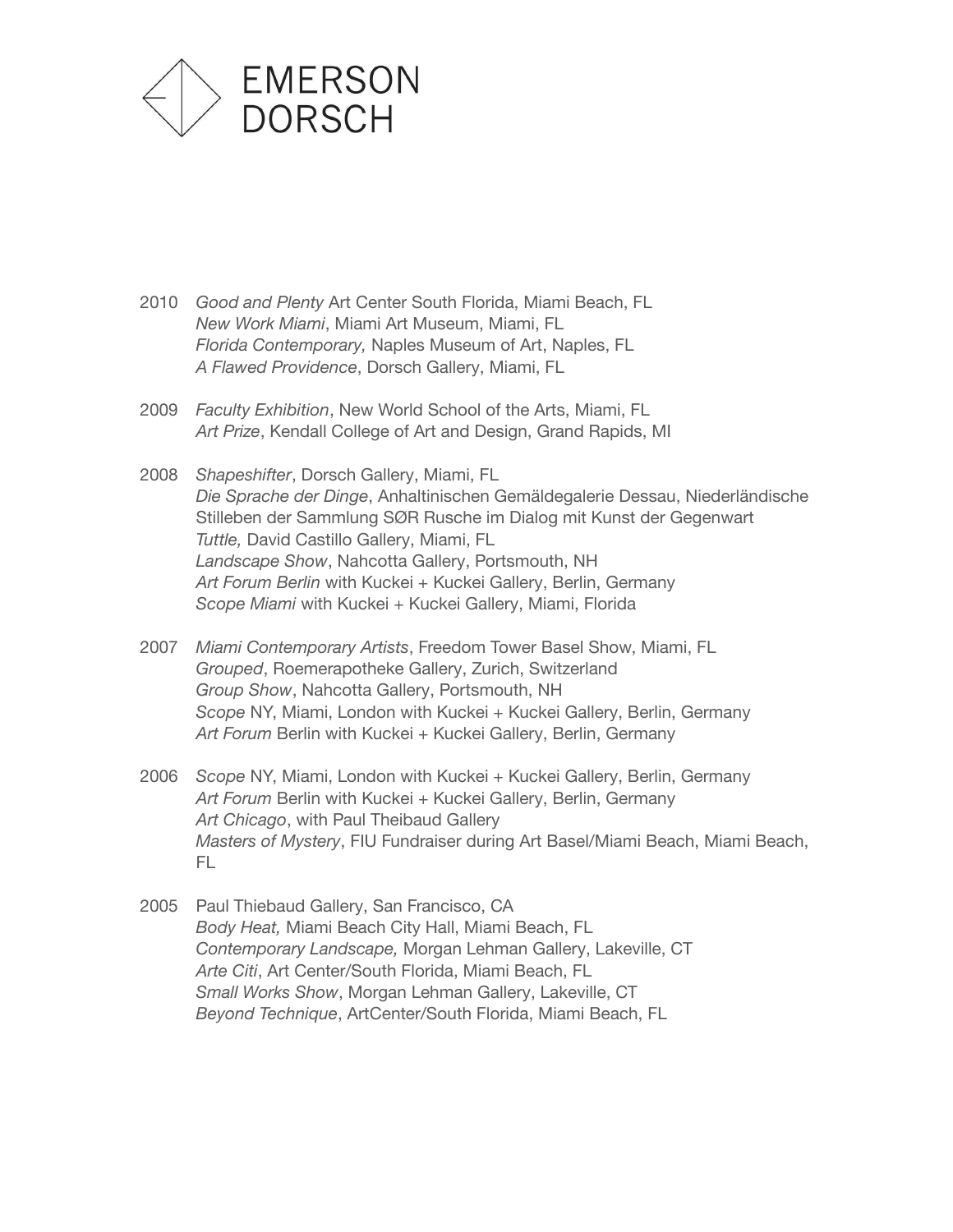

#### GRANTS, AWARDS, HONORS

2012 Legal Art CSA Project Winner, Miami, Florida

2005 Chestler Foundation Grant Winner, Miami FL

**COLLECTIONS** Keith Flaherty Jeremy Chestler Upstairs Studio Nick Brownlee, Robin T. and Stuart Ray Joachim Schloesser Loren Roberts Brooke Feder Fifty Cent

# **RESIDENCIES**

 Ellis Beaureguard Residency, Rockland, Maine - Haystack Mountain School Faculty, Deer Isle, Maine 2009-2013 - Fountainhead Studios, Miami, Florida 2003-2008 - Oolite Arts, Miami Beach, FL - Vermont Studio Center Grant, Johnson, VT Online Resident at the Frost Museum, Miami FL

# SELECTED BIBLIOGRAPHY (PRINT AND ELECTRONIC)

*The Gettysburg Review*, Volume 33, Selected cover and interior artwork, 2021 Arango, Jorge S., *The Portland Herald*, Jenny Brillhart and Claire Seidl at Corey Daniels Gallery, 2021

Kany, Dan, *Selectmen's Office* show at Dowling Walsh, The Portland Herald, June 2019 Artforum - Critic's Pick, *Fragment*, Emerson Dorsch, Miami, FL, April 2019